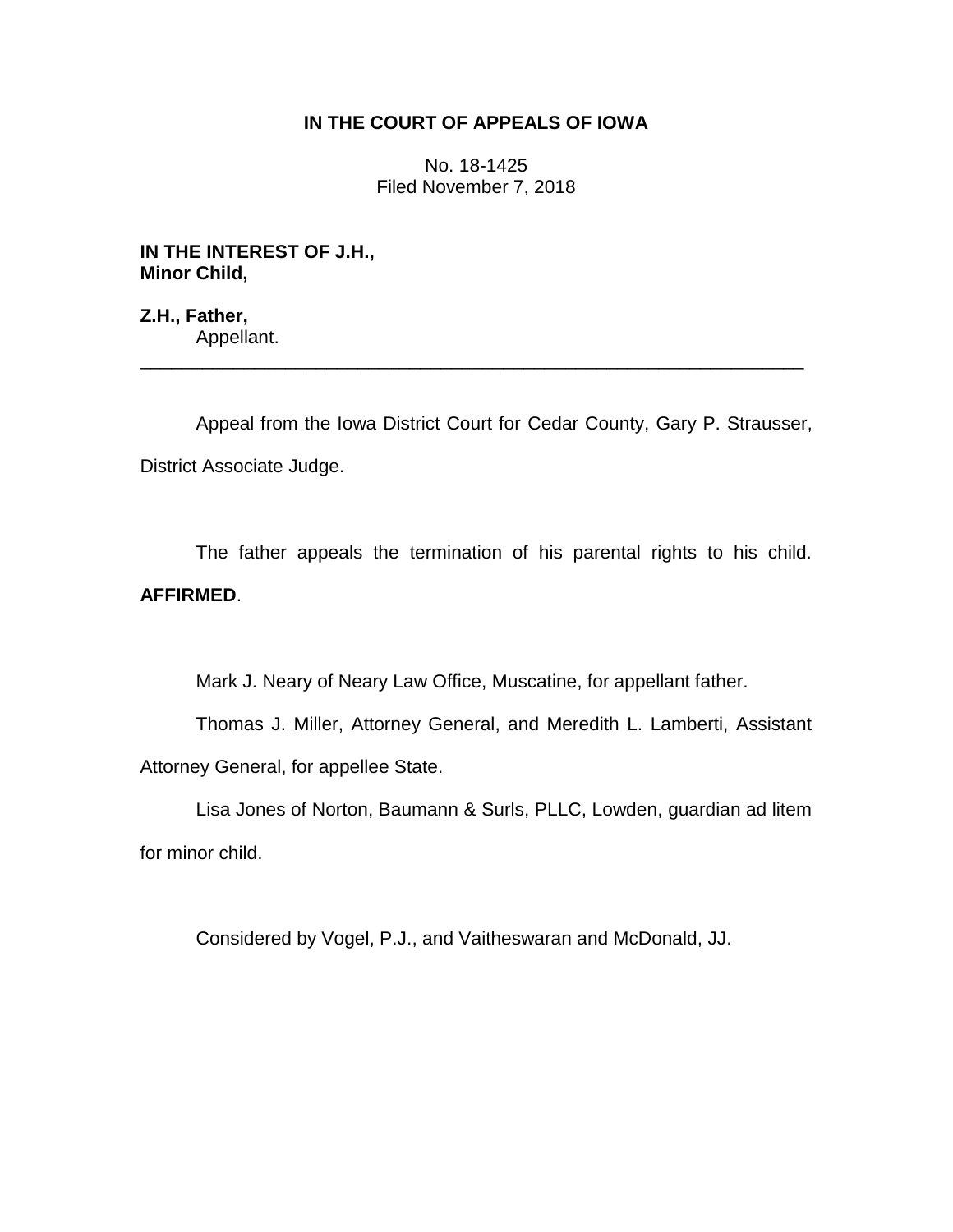#### **VOGEL, Presiding Judge.**

The father appeals the termination of his parental rights to J.H., born in May 2016. He argues the State failed to prove by clear and convincing evidence that grounds for termination exist under Iowa Code section 232.116(1)(h), (n), and (m) (2018). Because the father severely abused J.H. and was ordered to vacate the home, we find the statutory grounds under Iowa Code section 232.116(1)(h) were proved by clear and convincing evidence.

#### **I. Background Facts and Proceedings**

This family first came to the attention of the Iowa Department of Human Services (DHS) on July 24, 2016. At that time, J.H., who was about two and onehalf months old, was transferred to the University of Iowa Hospitals and Clinics for multiple injuries associated with Shaken Baby Syndrome and severe physical abuse, including head injury and multiple fractured ribs at various stages of healing. The father was caring for J.H. the day J.H. was admitted to the hospital, and he confessed to throwing J.H. on the bed in frustration. On September 7, while J.H. was still hospitalized, the juvenile court issued an order for the father to remove himself from the home. J.H. has remained in his mother's custody. In August 2017, the father was convicted of child endangerment, multiple acts resulting in serious injury, as well as neglect of dependent person, in violation of Iowa Code sections 726.6A and 726.3 respectively. The court imposed a sentence not to exceed fifty years of incarceration on the child-endangerment conviction and

2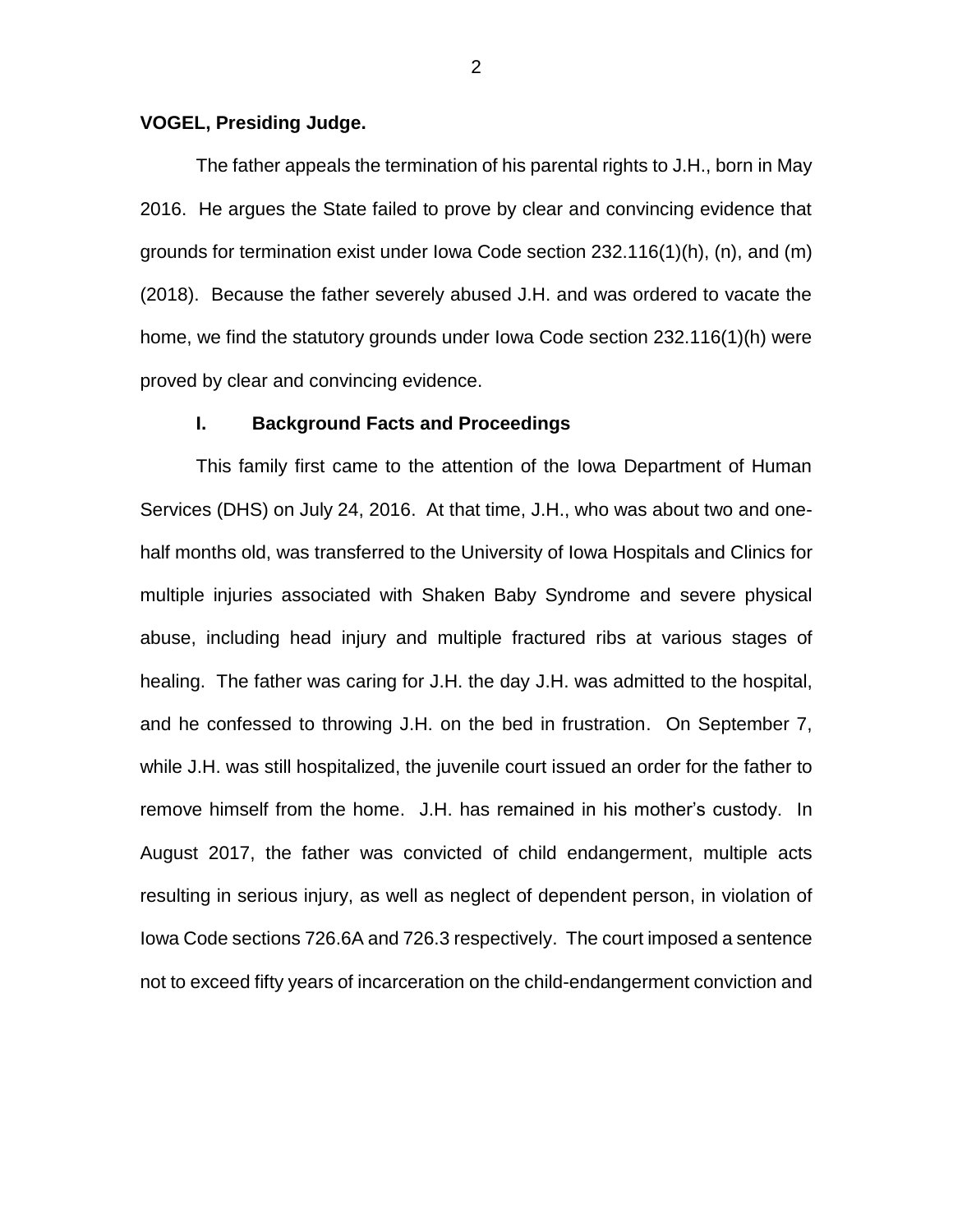not to exceed ten years on the neglect conviction, imposing the terms to run consecutively.<sup>1</sup>

## **II. Standard of Review**

We review termination-of-parental-rights proceedings de novo. *In re M.W.*, 876 N.W.2d 212, 219 (Iowa 2016). "We are not bound by the juvenile court's findings of fact, but we do give them weight, especially in assessing the credibility of witnesses." *In re D.W.*, 791 N.W.2d 703, 706 (Iowa 2010). "We will uphold an order terminating parental rights if there is clear and convincing evidence of grounds for termination under Iowa Code section 232.116." *Id.*; *see* Iowa Code § 232.117(3) ("If the court concludes that facts sufficient to sustain the petition have been established by clear and convincing evidence, the court may order parental rights terminated."). "'Clear and convincing evidence' means there are no serious or substantial doubts as to the correctness [of] conclusions of law drawn from the evidence." *In re C.B.*, 611 N.W.2d 489, 492 (Iowa 2000).

#### **III. Grounds for Termination**

 $\overline{a}$ 

"When the juvenile court terminates parental rights on more than one statutory ground, we may affirm the juvenile court's order on any ground we find supported by the record." In re A.B., 815 N.W.2d 764, 774 (lowa 2012).<sup>2</sup> The

<sup>&</sup>lt;sup>1</sup> To illustrate the severity of J.H.'s injuries, just prior to the termination hearing in May 2018, the DHS reported to the court:

There have not been significant improvements regarding [J.H.'s] condition. He reportedly is doing as best as can be expected based on the level of injuries he has sustained. The prognosis for [J.H.] to gain or learn new things is very slim. His brain capacity is not functioning to be able to process the concept of learning. Essentially, he potentially will remain at the same level of care in the future, as he is now.

 $2$  The father appeals the grounds for termination under subsections (h), (m), and (n) of Iowa Code section 232.116(1). We find the State has met its burden under Iowa Code section 232.116(1)(h) and decline to discuss the other subsections.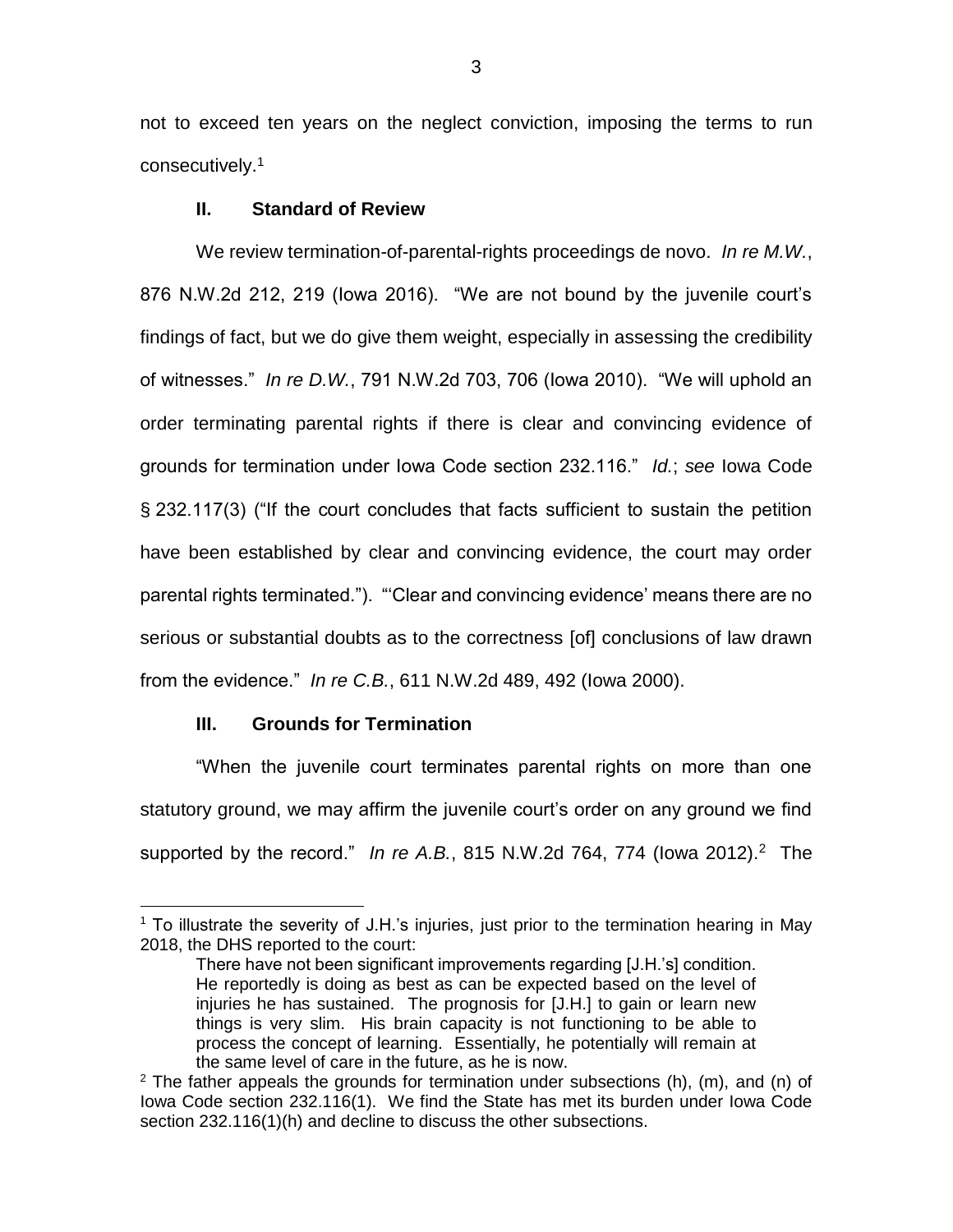father argues the district court erroneously found the State proved by clear and convincing evidence his parental rights should be terminated under Iowa Code section 232.116(1)(h).<sup>3</sup> Specifically, he argues section 232.116(1)(h)(3) has not been proved because J.H. was never removed from the mother's custody and was never legally removed from the father's custody.

First, the father argues that J.H. must be removed from *both* parents'

custody in order to satisfy section 232.116(1)(h)(3) because the statute uses the

plural form rather than the singular. In *In re N.M.*, our supreme court found:

The legislature made its intent clear by providing that chapter 232 [of the Iowa Code] "shall be liberally construed to the end that each child under the jurisdiction of the court shall receive, preferably in the child's own home, the care, guidance, and control that will best serve the child's welfare and the best interest of the child's welfare and the best interest of the State." . . . .

. . . . It is not in the child[]'s best interests to interpret the language of the subsections to prevent termination of the noncustodial parent's rights when the child[] [is] placed in the separate home of the other parent.

491 N.W.2d 153, 155 (Iowa 1992) (citation omitted).<sup>4</sup> Moreover, Iowa Code

section 4.1(17) states, "Unless otherwise specifically provided by law the singular

- (2) The child has been adjudicated a child in need of assistance pursuant to section 232.96.
- (3) The child has been removed from the physical custody of the child's parents for at least six months of the last twelve months, or for the last six consecutive months and any trial period at home has been less than thirty days.
- (4) There is clear and convincing evidence that the child cannot be returned to the custody of the child's parents as provided in section 232.102 at the present time.

 $\overline{a}$  $3$  The relevant provision allows the court to terminate when it finds all the following have occurred:

<sup>(1)</sup> The child is three years of age or younger.

Iowa Code § 232.116(1)(h).

<sup>&</sup>lt;sup>4</sup> While the holding in *N.M.* only referenced section 232.116(1)(d), the supreme court included a footnote that this analysis would apply to section  $232.116(1)(e)$  and (g) as well.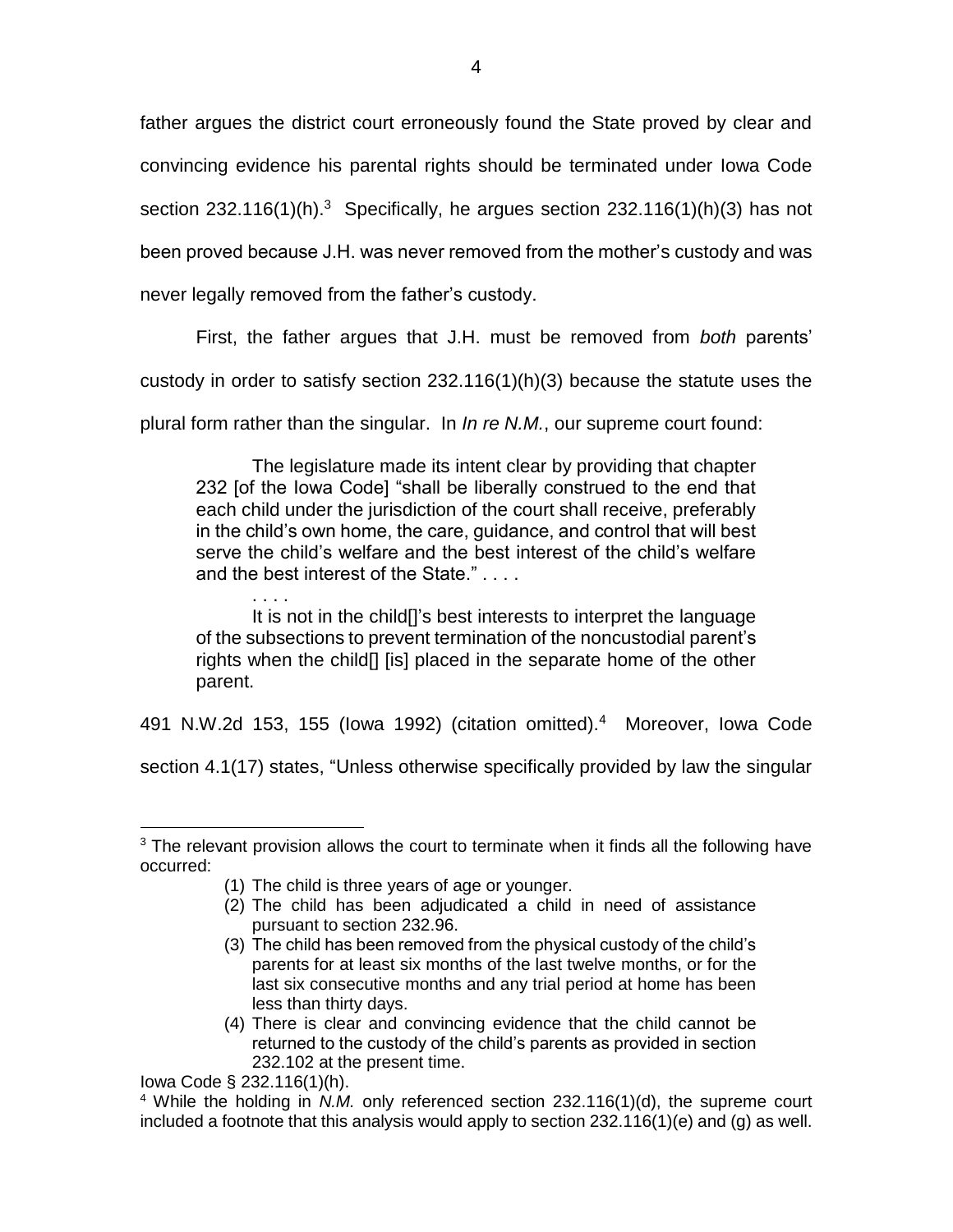includes the plural, and the plural includes the singular." Therefore, we agree with the district court that a child's removal from only one parent satisfies section 232.116(1)(h)(3).

Second, the father argues the district court ordered him to remove himself from the family residence but never affirmatively removed J.H. from the father's custody. We find this to be a distinction without a practical difference. On September 7, 2016, the court issued an order to remove the father from the residence pursuant to Iowa Code section 232.82.<sup>5</sup>

Iowa Code section 232.116(1)(h)(3) requires the State to prove by clear and convincing evidence "[t]he child has been removed from the physical custody of the child's parent[]." "In the statute, the term 'remove' and its derivatives—in the context of physical custody—invariably involves a dynamic change of circumstance, not stasis." *In re C.F.-H.*, 889 N.W.2d 201, 206 (Iowa 2016). "By construing 'remove from physical custody' to require a change from physical custody to lack of physical custody . . . the statute ensures that before termination occurs . . . a parent has had a chance at physical custody in the past that has been unsuccessful." *Id.* at 207. The State's application to have the father removed from

 $\overline{a}$ 

<sup>491</sup> N.W.2d at 155 n.5. Section 232.116(1)(g) in the 1992 version of the statute is identical to section 232.116(1)(h) of the 2018 version of the Iowa Code. *Compare* Iowa Code § 232.116(1)(g) (1992), *with* Iowa Code § 232.116(1)(h) (2018). Therefore, the analysis in *N.M.* applies to the relevant language in this case.

<sup>5</sup> Iowa Code section 232.82 states:

<sup>[</sup>T]he juvenile court may enter an ex parte order requiring the alleged . . . physical abuser to vacate the child's residence upon a showing that probable cause exists to believe that the . . . physical abuse has occurred and that substantial evidence exists to believe that the presence of the alleged . . . physical abuser in the child's residence presents a danger to the child's life or physical, emotional, or mental health.

In addition, a no-contact order was issued in the criminal case on November 8, 2016, and was extended on February 8, 2018, to last until October 27, 2022.